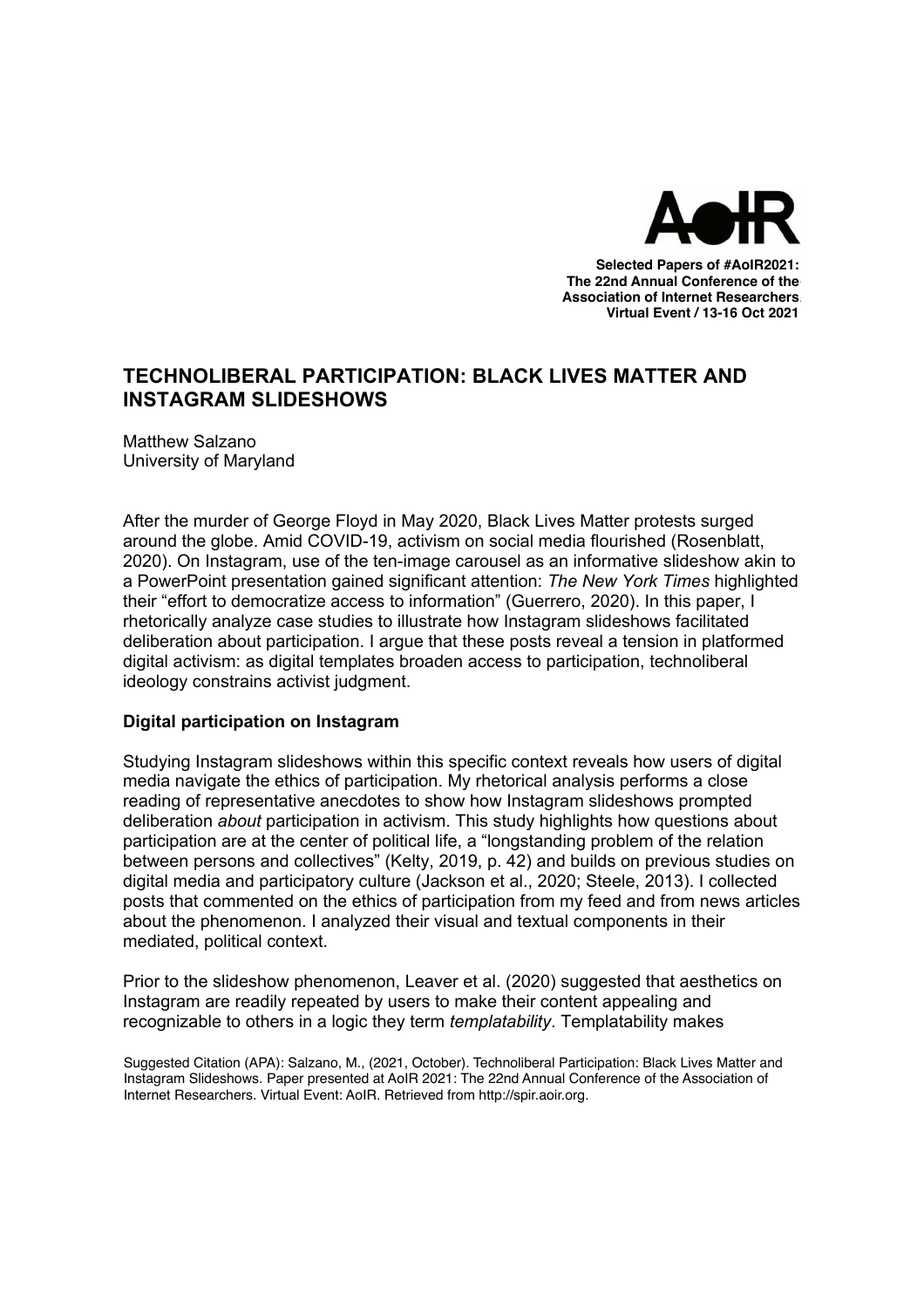participation in social life on Instagram possible. The authors register, however, that templatability poses a problem to user agency and activism as it "may well diminish the feeling of … individual contributions to Instagram, and with that a sense of being able to meaningfully communicate aesthetically, or contribute to change," senses they consider essential to Instagram (ch.7). In the case of Summer 2020, the templatability of the slideshow itself offered a simple pathway for users to format their participation for Instagram. Instagram slideshows "[co-opt] popular design aesthetics from brands" to please Instagram's algorithm (Nguyen, 2020, para. 6) and are easily created with free design software like Canva and its pre-made design templates (Ables, 2020).

## **Creating room for templates of activism and agency**

Instagram slideshows offered necessary and accessible space for individuals to contribute to change. @sa.liine's (2020) tie-dye themed "Virtual Protesting 101" provided a guide for how to use Instagram to protest. The first slide offered: "Black people do not need reminders that Black lives matter. Let's target our posts towards the people that need to see and hear it. Time to use the algorithm to our advantage." The next slide offered hashtags to use to disrupt anti-Black Lives Matter content, such as #blueline, #buildthewall, #womenfortrump. The last slides offered guidance on how to do so safely, without identifying people who could be targeted by "the oppressors" who see the images. This marks a departure from earlier conversations about activism and slacktivism which focused on going from online *to* the streets—these focused specifically on online-only praxis. When many were unable to safely complete 'tangible action' because of viral community spread of COVID-19, Instagram slideshows reflected an openness to many different forms of participation.

#### **Transcending Technoliberalism?**

As I appreciate the invitational quality of the slideshow phenomenon, I am also concerned about latent references to technoliberalism in the posts. By technoliberalism, I mean neoliberalism intensified by the belief that "digital technology can address liberalism's shortcomings with an attenuated form of togetherness mediated by corporate platforms and focused on individual empowerment through software and hardware upgrades" (Pfister & Yang, 2018, p. 249). Technoliberalism names the ideology that centers Instagram as a site for political participation and provides the terms for assessment.

Technoliberal participation prioritizes 'posting' as a valued metric for participation. Posting is cast as anti-racist in @ghostdump's (2020) slideshow, "Why the refusal to post online is often inherently racist: an explanation of why something as simple as an Instagram story, can mean so much," which has received more than 400,000 likes. Set in a black and white theme, the post explains that "the absolute least you can do is repost the millions of Instagram posts helping people spread the message on how to help, donate, protest, and converse. … A refusal to post is, at its core, a refusal to give up your comfort." The post is right to call out the hypocrisy of people who wish for change but are silent and unwilling to call out injustice and risk being uncomfortable in their communities. But its moral nexus is on posts—sharing Instagram slideshows.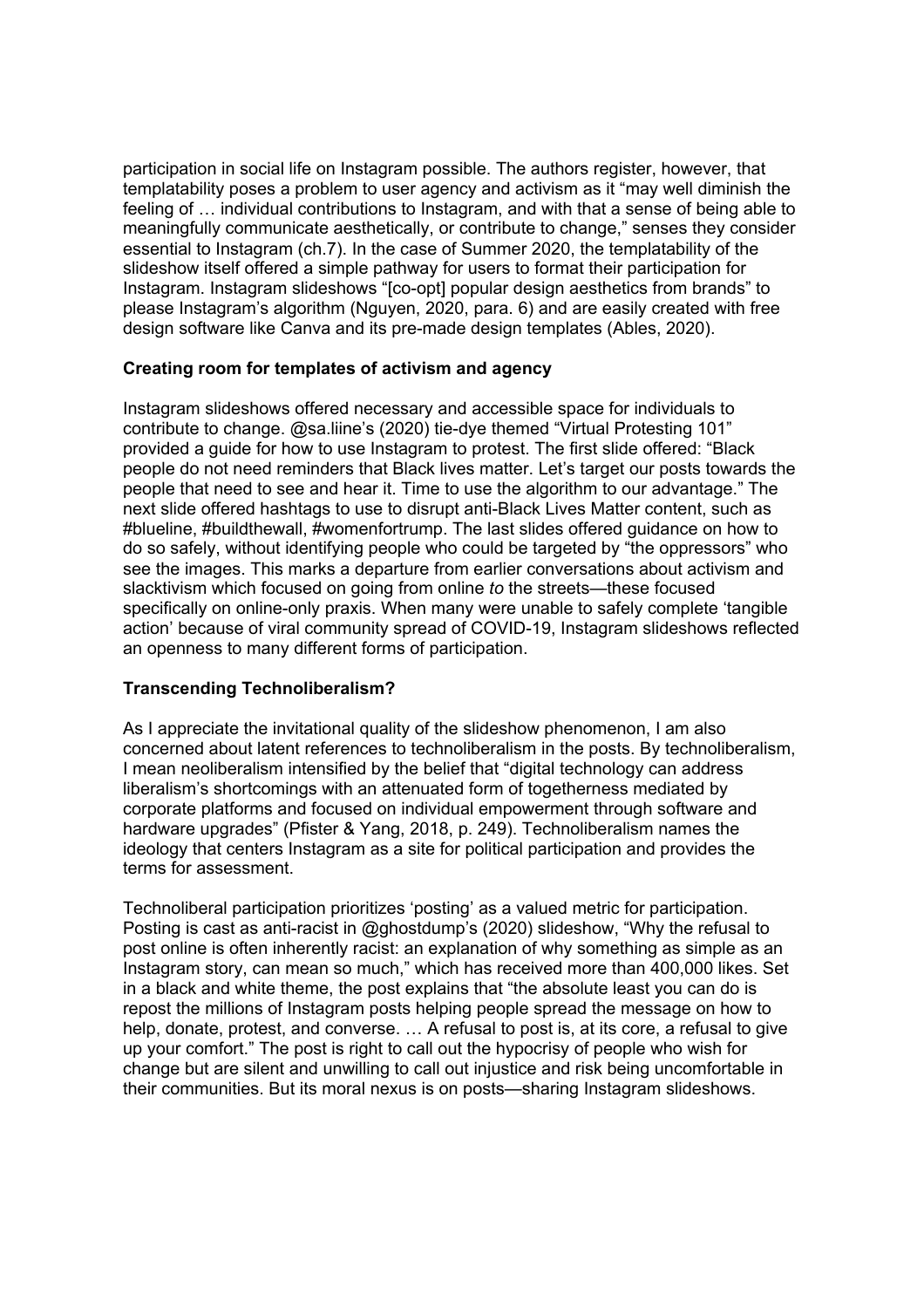Another post further reveals the technoliberal implications of focusing on posting. @norajmaxwell's (2020) post titled "your solidarity shouldn't follow the news cycle," featured a slide with dots in a calendar grid representing the days between the killings of George Floyd and Walter Wallace Jr. The slideshow used dark blue dots to represent days where people were practicing their best allyship. The author claimed these days lined up with news coverage, ultimately arguing: "your solidarity shouldn't require the witnessing of another viral video of a Black person being injured or murdered." @norajmaxwell is right that solidarity should not follow the news cycle. But like closing 'move rings' on an Apple Watch, participation is assessed in this slideshow via technoliberal methods of tracking. But just as high-calorie burning exercise that quickly closes move rings may not accurately reflect long term health, the Instagram solidarity calendar valorizes public displays of activism, despite social justice work requiring reckonings with self and communities that may not be readily tracked or posted.

## **Conclusion**

Inviting participation via Instagram slideshows includes more people and circulates information to a broader network—but this practice also facilitates the use of technoliberal heuristics in deliberating about ethical participation. These ethical queries may be a task too nuanced for slideshow templates to serve as the guide for our answers.

### **References**

- Ables, K. (2020, August 15). Selfies and sunsets be gone. *Washington Post*. https://www.washingtonpost.com/technology/2020/08/15/instagram-raceactivism-slideshow-graphics/
- @ghostdumps. (2020, May 30). *"Hello. A lot is going on, and I felt the need to say something. Again I wish to reiterate, people aren't obligated to post on their social…."* Instagram. https://www.instagram.com/p/CA0zhFzFjLf/
- Guerrero, M. (2020, August 19). Swipe-Through Activist Guides Are the New Zines. *The New York Times*. https://www.nytimes.com/2020/08/19/style/instagram-activismgraphics-zines.html
- Jackson, S. J., Bailey, M., & Welles, B. F. (2020). *#hashtagactivism: Networks of race and gender justice*. The MIT Press.
- Kelty, C. M. (2019). *The participant: A century of participation in four stories*. The University of Chicago Press.
- Leaver, T., Highfield, T., & Abidin, C. (2020). *Instagram: Visual social media cultures*. Polity.
- @norajmaxwell. (2020, October 28). *Your solidarity shouldn't follow the news cycle.* Instagram. https://www.instagram.com/p/CG5WhxZrOXm/?igshid=1vizdg4ln7m3u